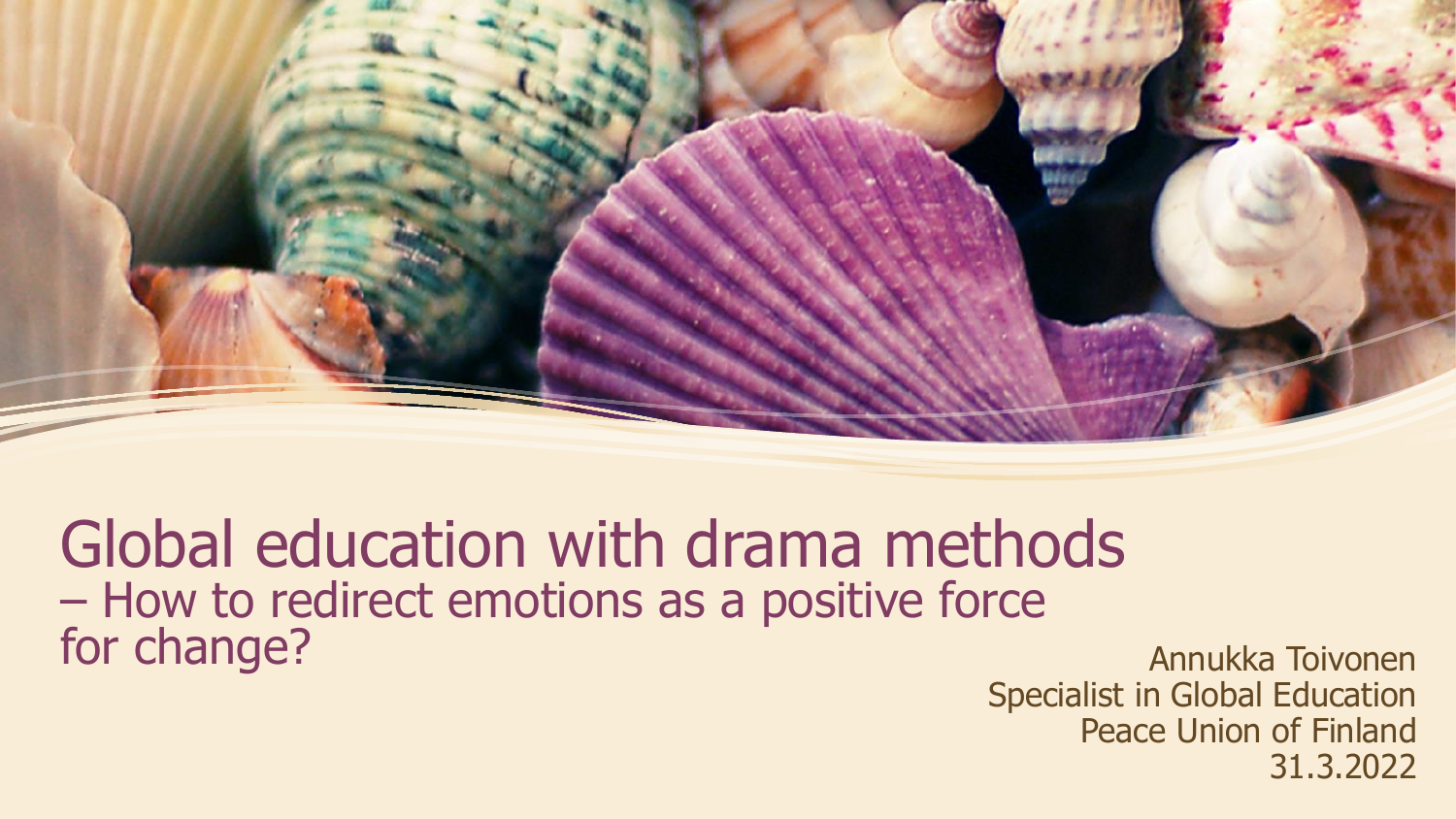## Peace School – Global Education (GE) with drama methods



Peace Union of Finland is an umbrella organization for 16 Finnish NGOs working for peace.

#### **Peace School -program**

- established in 1998. Maintained by Peace Union of Finland.
- provides GE activity programs & workshops (also outdoor & online) in schools.
- develops pedagogical methods & teaching materials.
- offers trainings for education professionals, teacher students and youth leader students.
- reaches directly  $\sim$ 1400 youngsters,  $\sim$  1000 teachers or teacher students yearly in Finland.
- Since 2008 the main funding from the development fund of the Ministry for Foreign Affairs of Finland.
- Based on the approach of Critical Global Citizenship Education.
- Applies experiential and action-based teaching methods - participatory drama, which evoke thoughts, emotions and empathy.
- Aims to encourage young people to take action towards social justice & sustainable peace.
- **Process drama method.** The stories are based on real life events. The plots of the stories are placed in global south (Kenya, Zambia, South Sudan, Afghanistan).
- Issues of peace and global interdependence and their relation to development and global justice are approached through concrete examples.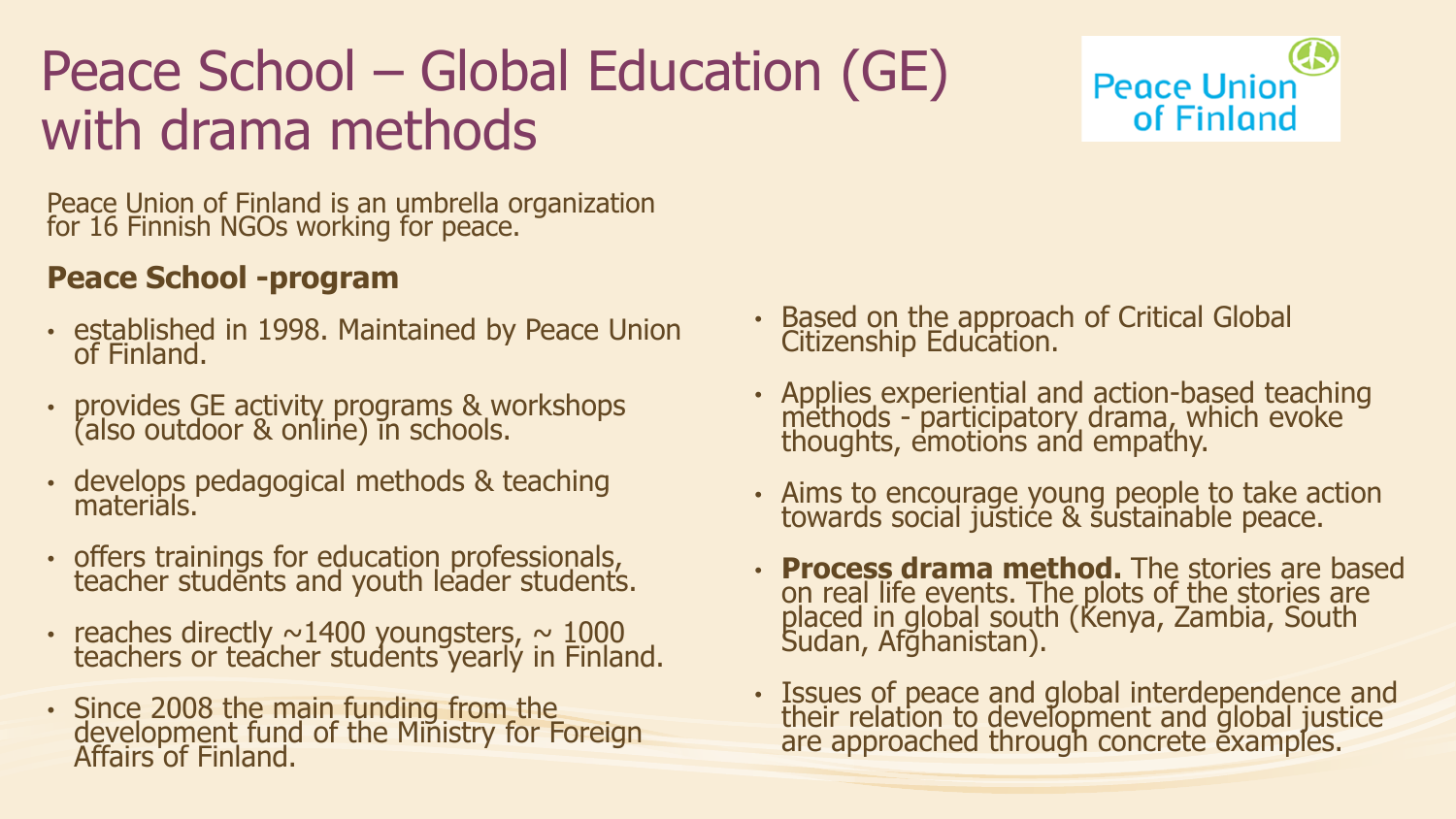## Process drama – dynamic teaching methodology



**Process drama** is a method of teaching and learning, where both the students and teacher are working in and out of role.

- Students learn to think beyond their own points of view and consider multiple perspectives on a topic through playing different roles.
- The situations and issues that are created and explored within the dramatic world reflect and illuminate the real world (O'Neill 1995).
- Peace School has 20 process drama scripts for global education, for different age groups.
- ➢ Scripted frames and stories that unfold with easy access drama exercises.
- Process drama can bring complex topics of global education closer to the learner. Learners can put themselves in situations they haven't yet experienced.
- The ability to work for social justice comes from the ability to understand another perspective.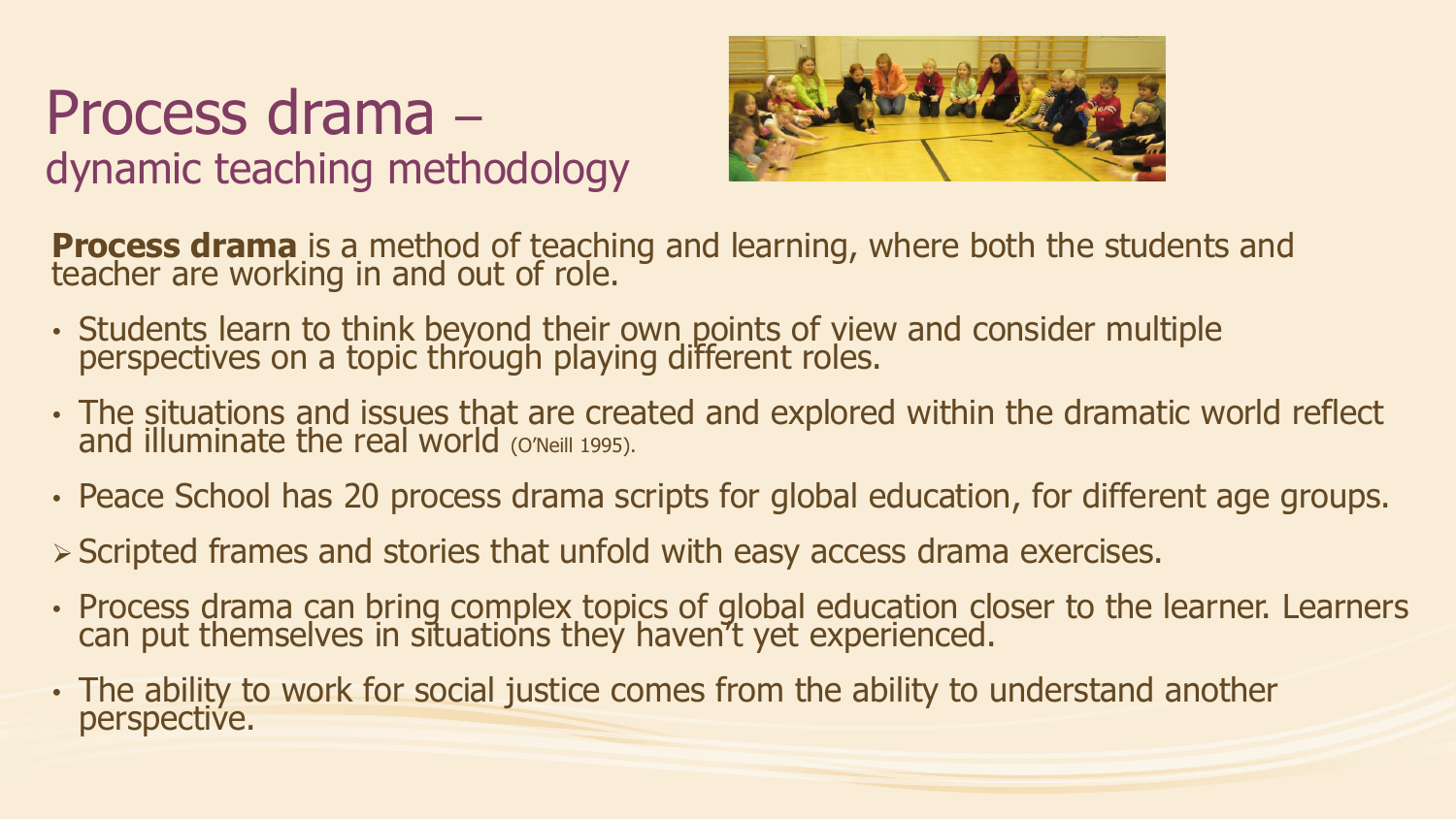# Stories and pedagogical drama



… can be used as a method to teach knowledge, skills, ethics and values.

… are instruments for sharing and interpreting experiences.

**Stories spark emotions.** We have an intuitive, emotional side as well as rational side to our character.

➢ Connecting with people only on a rational level isn't enough to change how people behave. When you touch the emotions, the shift in attitudes become possible.

Stories have been shared in every culture as a means of entertainment, education, cultural preservation and instilling moral values. Crucial elements of stories and storytelling include **plot, characters and narrative point of view**.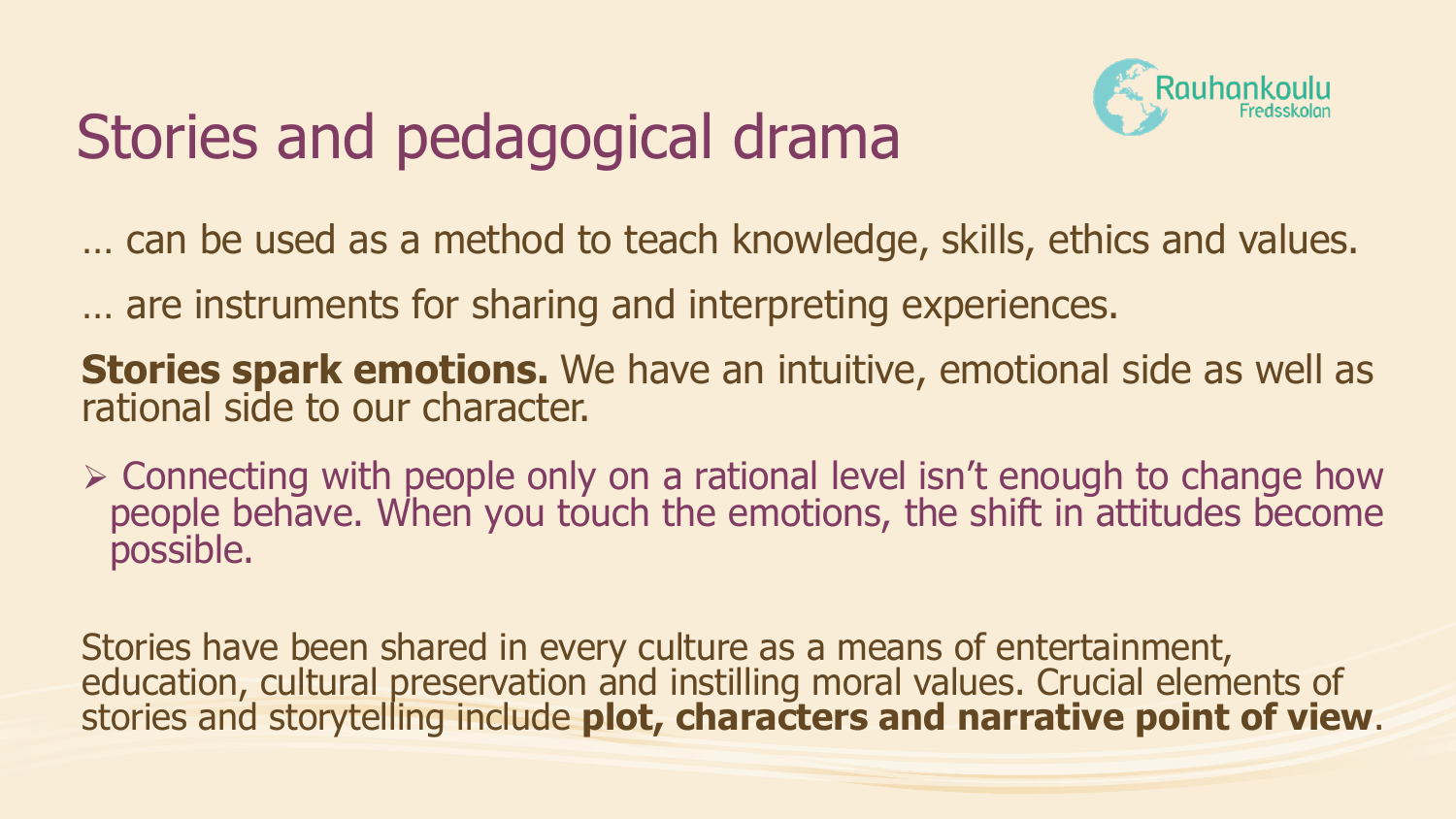# Stories and drama



... are powerful ways to **make an impact**

… have power to match **reason with emotion**

… enable putting yourself into someone else's position, empathizing with someone else's experience and creating **emotional understanding** 

… leaves **stronger imprint** than by telling just facts

… having **a plot** allows combining relatable stories with complexity by matching surprising and contradicting ingredients

➢ With stories one can share information, pass values forward, advance cooperation and motivate people for action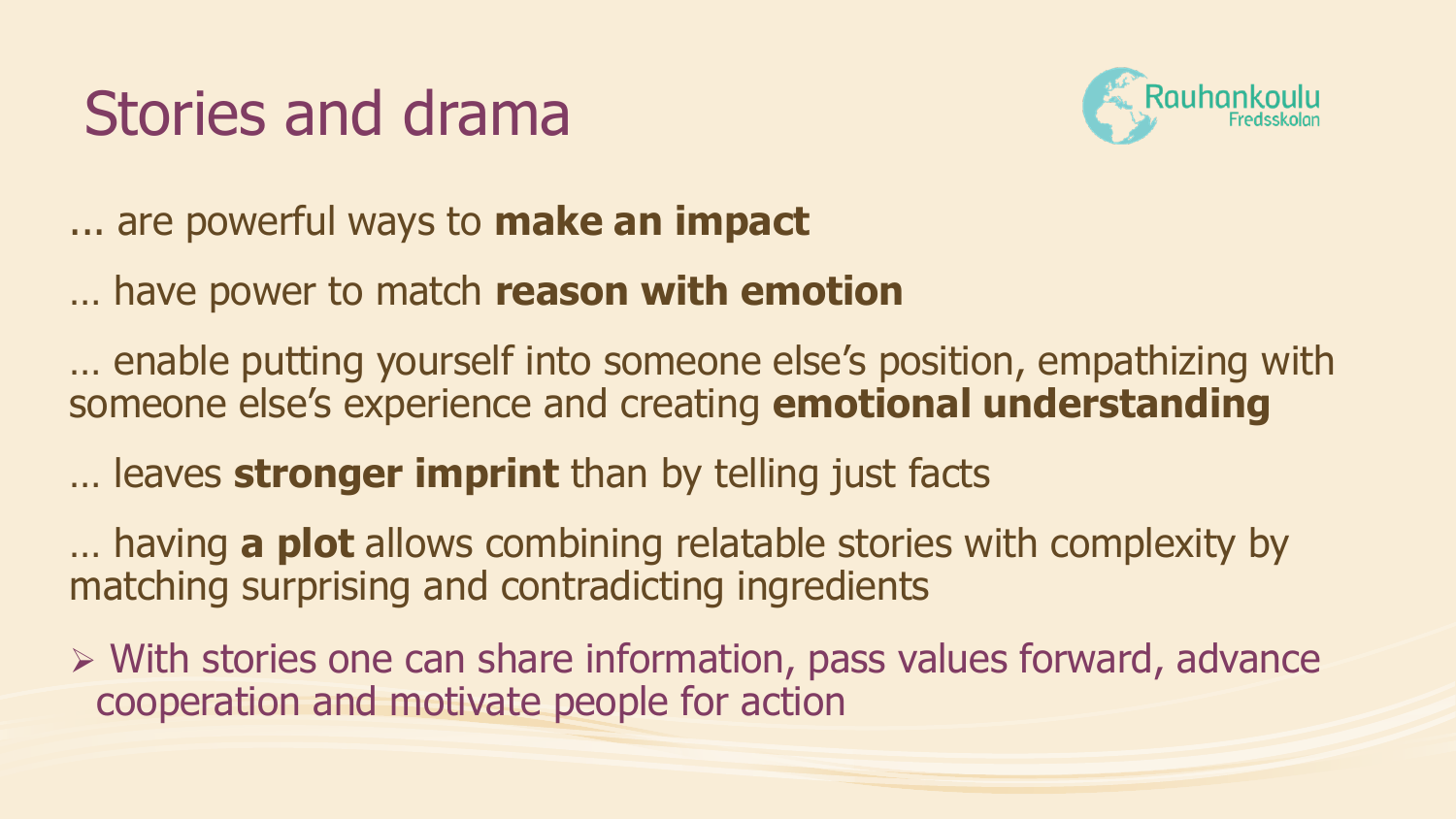## Peace School's process drama: The Story of Nhial



#### **INTRODUCTION**

• Objectives, drama contract and working methods. Warm-ups and icebreakers.

### **BUILDING THE STORY**

- Milieu of the story: background facts of the situation in South Sudan with photos
- Still images of Nhial's everyday life
- Role on the Wall
- Stepping into roles: villagers listening to the radio in Nhial's village.

### **CHANGE – armed conflict begins**

- Hearing war news from the radio
- Need to flee What do we take with us?
- Stepping out of roles and reflection.

#### **ROOT CAUSES**

• Linking the story to real events and root causes behind the conflict in South Sudan

### **REFUGEE CAMP in Uganda**

- Photoes and information from refugee camp
- Hot seating Nhial arrived to a refugee camp in Uganda

### **FUTURE**

- Refugeeism as phenomenon
- Future scenarios: Nhial's life after 5 years (discuss in small groups + create still images/ short performance)

#### **REFLECTION**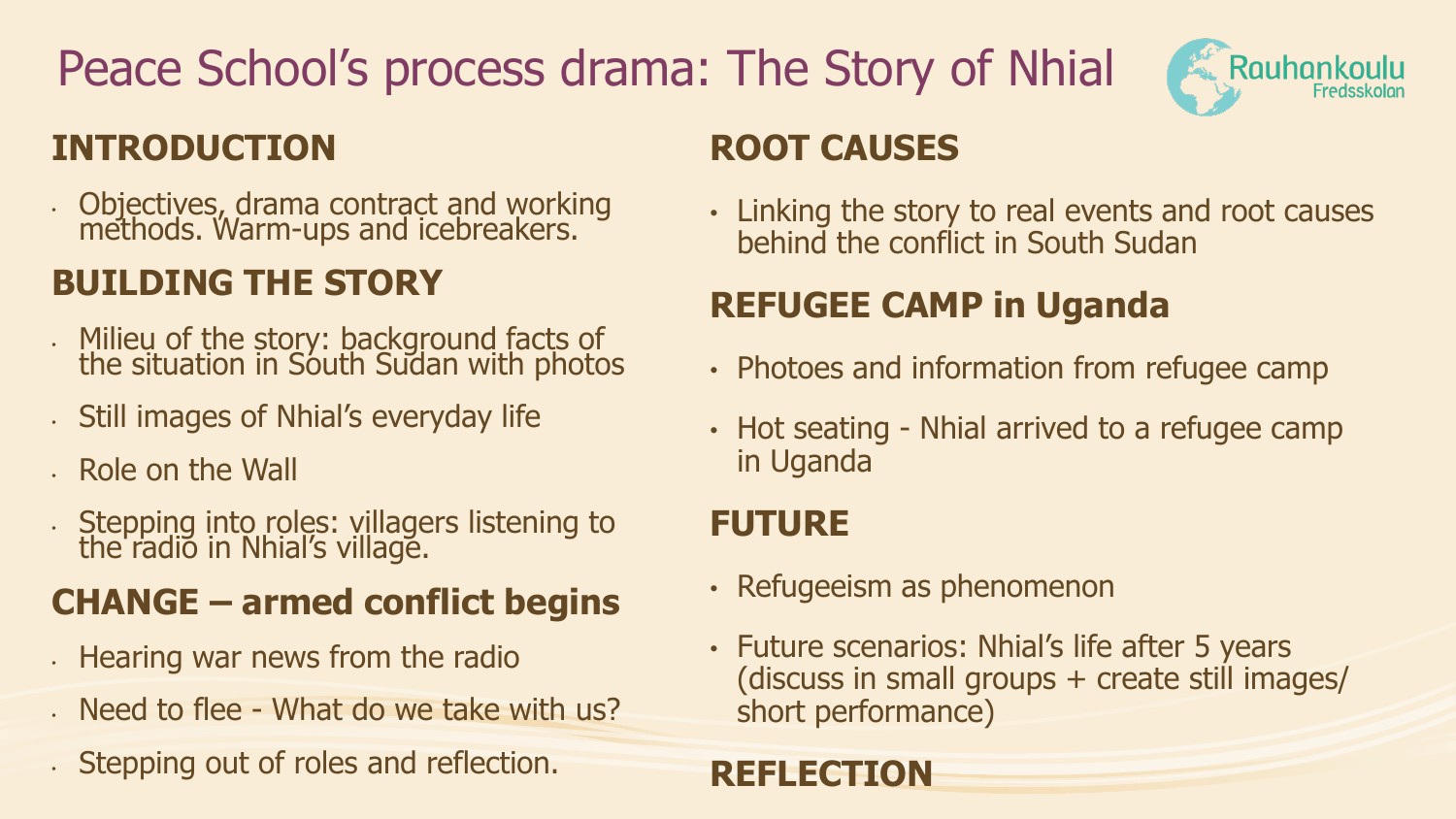## Acknowledging, naming and encountering emotions in GE

Emotions are a natural part of being human.

Many kinds of feelings can raise when hearing about global development issues, human right's violations, conflicts or other challenges people face.

#### ➢ **How do I react to my own and other's feelings?**

- Encountering emotions can lead to finding meaningfulness, empowerment, excitement, and a sense of connection.
- Emotions need no solving. Seeing them as travel partners or companions. Feelings have a message for us.
- Feelings have a need to be met; faced and heard. Some feelings (such as hate, shame, guilt) can be harder to express in social situations.
- People are good at deflecting issues / emotions that feel too big or, that one isn't ready to embrace.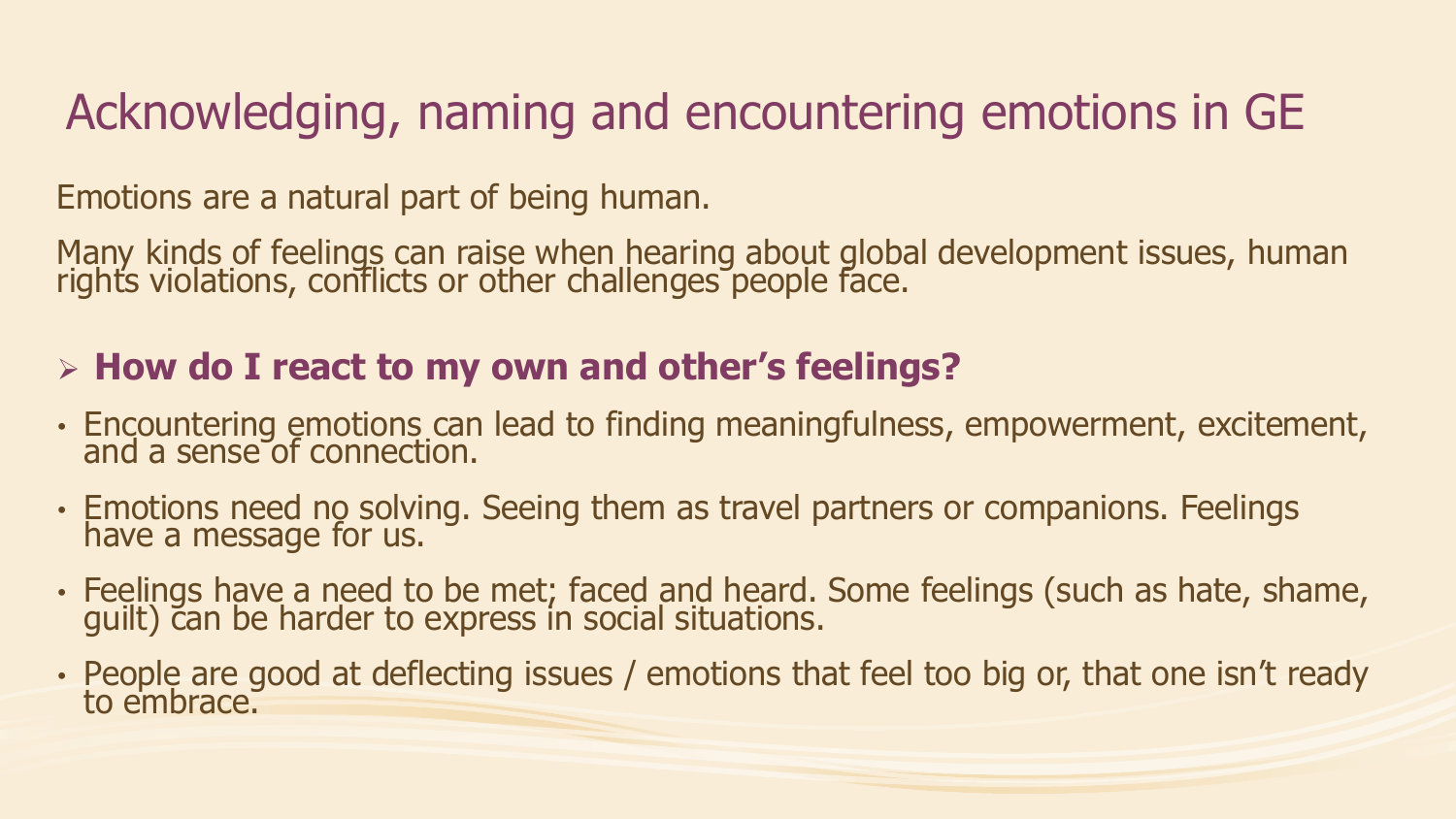# Recognizing feelings and naming them

- Teacher's feelings, reactions transmit for the group also in nonverbal communication
- Teacher's acknowledged or unknown reactions (in body language, facial expression) affect how these issues are dared to be discussed in the group.
- $\rightarrow$  Which topics are OK to talk about in the group?

#### **Questions for reflection:**

- What kinds of thoughts, feelings and body sensations can arise in yourself or in the learners you meet, when hearing about for ex global challenges, war or human rights violations?
- How do I (as a teacher) take such feelings? Can I be present with my feelings? Is it OK for me to feel all range of the feelings? What kinds of thoughts do they wake in me?
- What kinds of reactions can others' feelings raise in me?
- What kinds of reactions can my own feelings or reactions on the topic raise in others?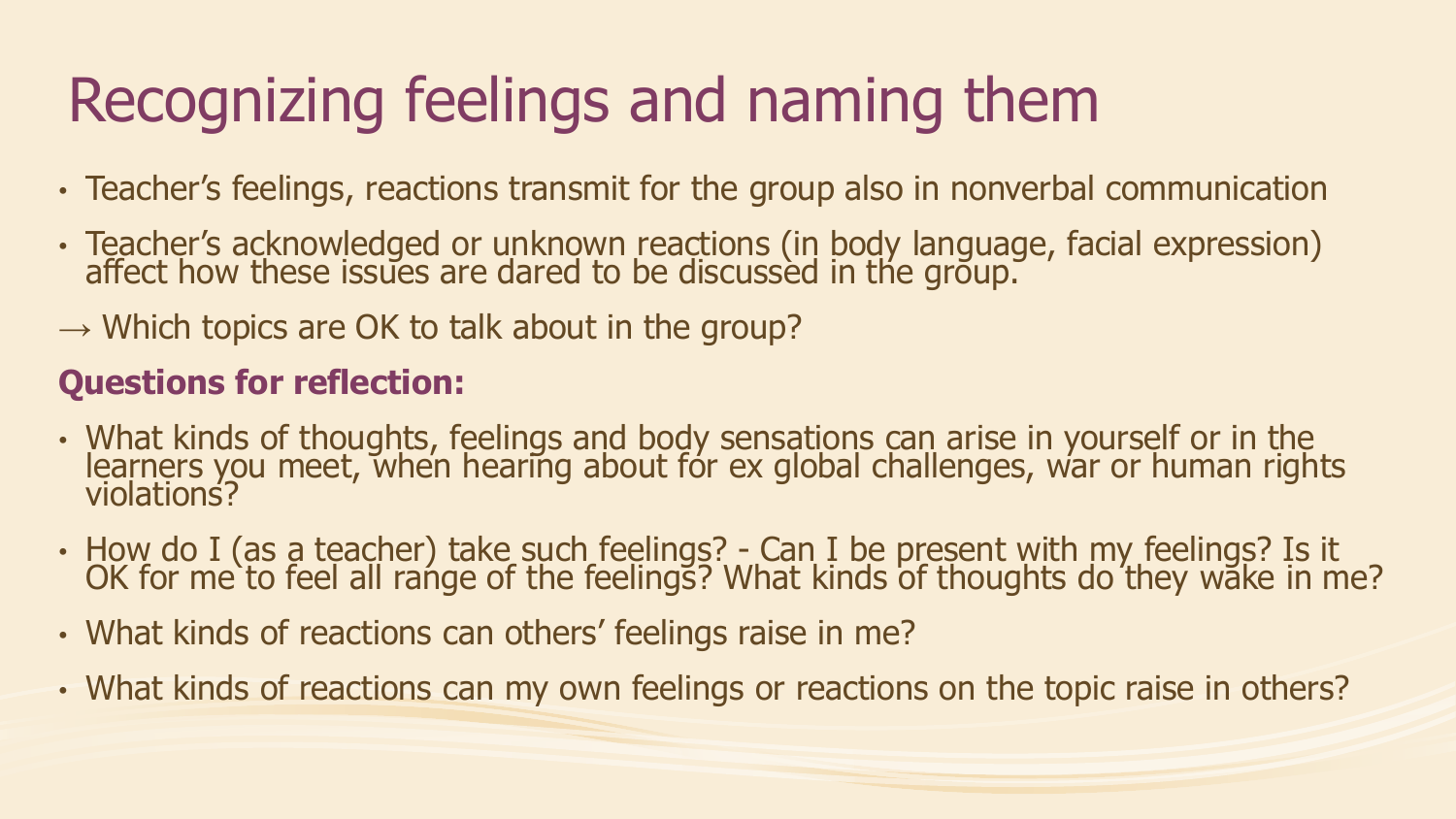## How to redirect emotions as a positive force for change?

Recognizing and processing feelings can help find constructive ways to take responsibility.

- ➢ **How can this feeling serve life, be constructive? How can it be harmful?**
- Emotions and thoughts, however hard they might be, are not dangerous in itself, instead it is useful to take a pause to observe them.
- **Maintaining hope** in times of crisis and with difficult topics.
- What difference does it make if we act from pity / guilt / frustration versus **acting from a sense of compassion?**

 $\rightarrow$  Helping others versus cooperation and partnership in development

#### **Once feelings have been encountered:**

- **Analyzing root causes** behind the problem / global challenge. - What structures maintain injustice, inequality and poverty? Who might benefit from the problem?
- **Action:** What kind of change is needed in order for the problem to start solving and the change to be sustainable? What can be done? What are our possible roles in making the sustainable change to happen? With whom can we cooperate?
- ➢ **Reflecting:** What things affect your ability to imagine solutions? What might prevent you from imagining other possible solutions?